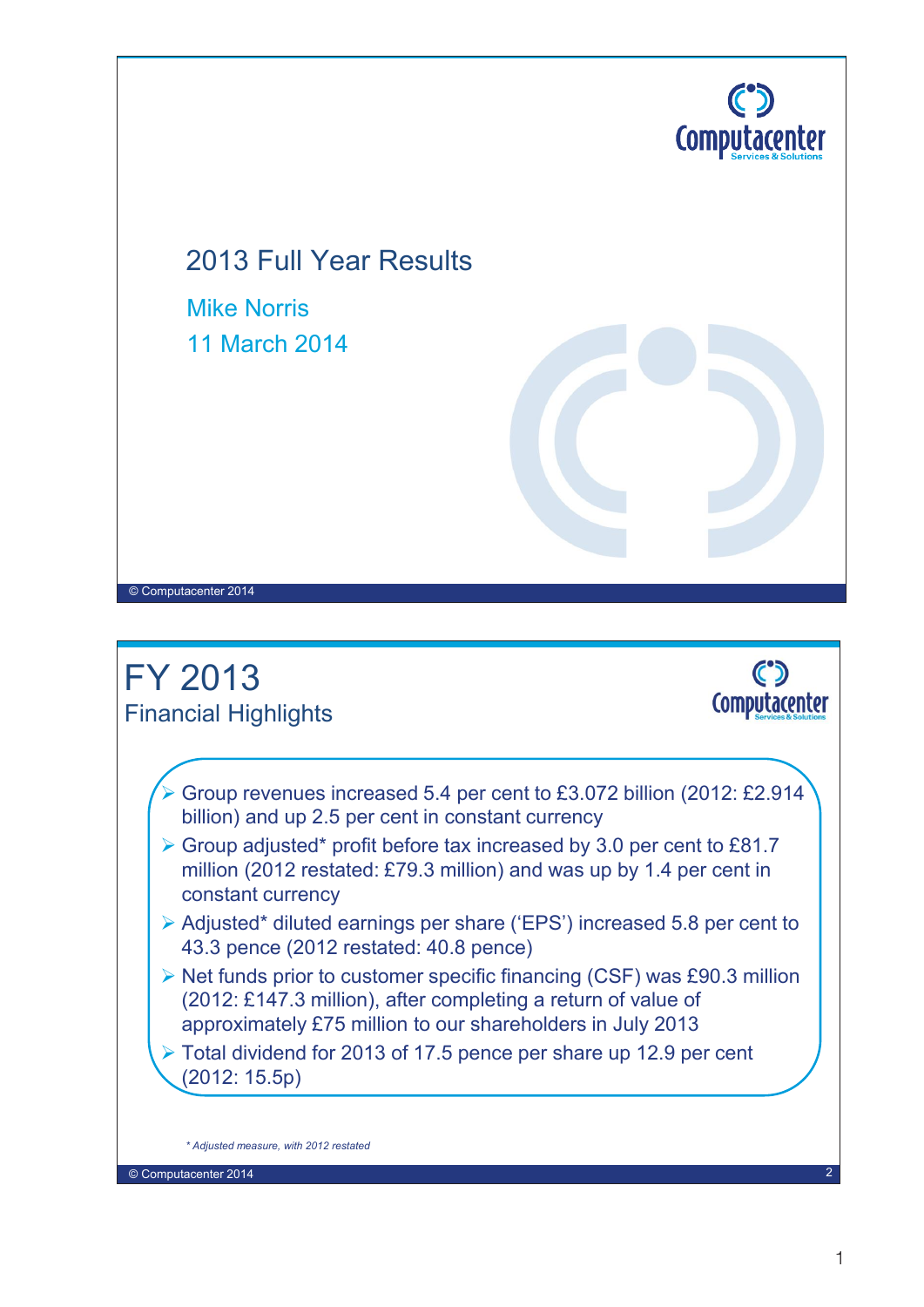

| <b>FY 2013</b>       | <b>Exceptional items</b>                                                                                                                                                                                                                                                                                                                                                                                                                                                                                                              | <b>Computacenter</b>                                                                           |
|----------------------|---------------------------------------------------------------------------------------------------------------------------------------------------------------------------------------------------------------------------------------------------------------------------------------------------------------------------------------------------------------------------------------------------------------------------------------------------------------------------------------------------------------------------------------|------------------------------------------------------------------------------------------------|
| £(28.8) m            | <b>Description</b>                                                                                                                                                                                                                                                                                                                                                                                                                                                                                                                    | <b>Actions</b>                                                                                 |
| $E(8.2)$ m           | <b>Trading losses on 3 onerous contracts</b><br>"to provide a clearer picture of the past performance of the business, the Group has restated<br>its 2012 accounts where necessary to reclassify trading losses previously incurred on these<br>contracts as exceptional items"                                                                                                                                                                                                                                                       | <b>Minimise quantum</b><br>of the actual<br>losses incurred on<br>these contracts<br>hereafter |
| $E(7.5)$ m           | Provisions for future losses on 3 onerous contracts<br>"the Group is required to make an exceptional one-off provision of £10.7 million representing<br>our best estimate of the losses expected to be incurred between 1 July 2013 and the end of<br>the three contracts" The total exceptional charge for these three contracts remains<br>unchanged from the 2013 Interim accounts with £7.5 million residual provision on the balance<br>sheet at 31 December 2013. Management remain comfortable with the level of provisioning. | <b>Apply Group</b><br>governance<br>procedures on<br>new contracts                             |
| £(12.2)m             | <b>Non-cash Impairment in France</b><br>"the disappointing financial performance of our French business in 2013 has resulted in the<br>need for a non-cash impairment to non-current assets in the French cash-generating unit"                                                                                                                                                                                                                                                                                                       | <b>ERP</b> and<br><b>Operating Model</b><br>implementation;<br><b>Grow services mix</b>        |
| $E(4.3)$ m           | <b>Redundancy costs in Germany and France</b><br>"Following the implementation of our Group Operating Model further overhead cost saving<br>activities have been taken across the Group resulting in an exceptional charge"                                                                                                                                                                                                                                                                                                           | <b>Continue to seek</b><br>benefits from<br><b>Group Operating</b><br><b>Model</b>             |
| £4.0m                | <b>One-off gain from Services contracts re-evaluation</b><br>"As part of our normal processes, we have carried out a detailed evaluation of other long-term<br>Services contracts across the Group. As a result of this on-going evaluation, management<br>have calculated that a positive change in certain estimates has resulted in a one-off gain of<br>£4.0 million"                                                                                                                                                             | <b>Monitor long-term</b><br><b>Services contracts</b><br>for changing<br>estimates             |
| © Computacenter 2014 |                                                                                                                                                                                                                                                                                                                                                                                                                                                                                                                                       | 4                                                                                              |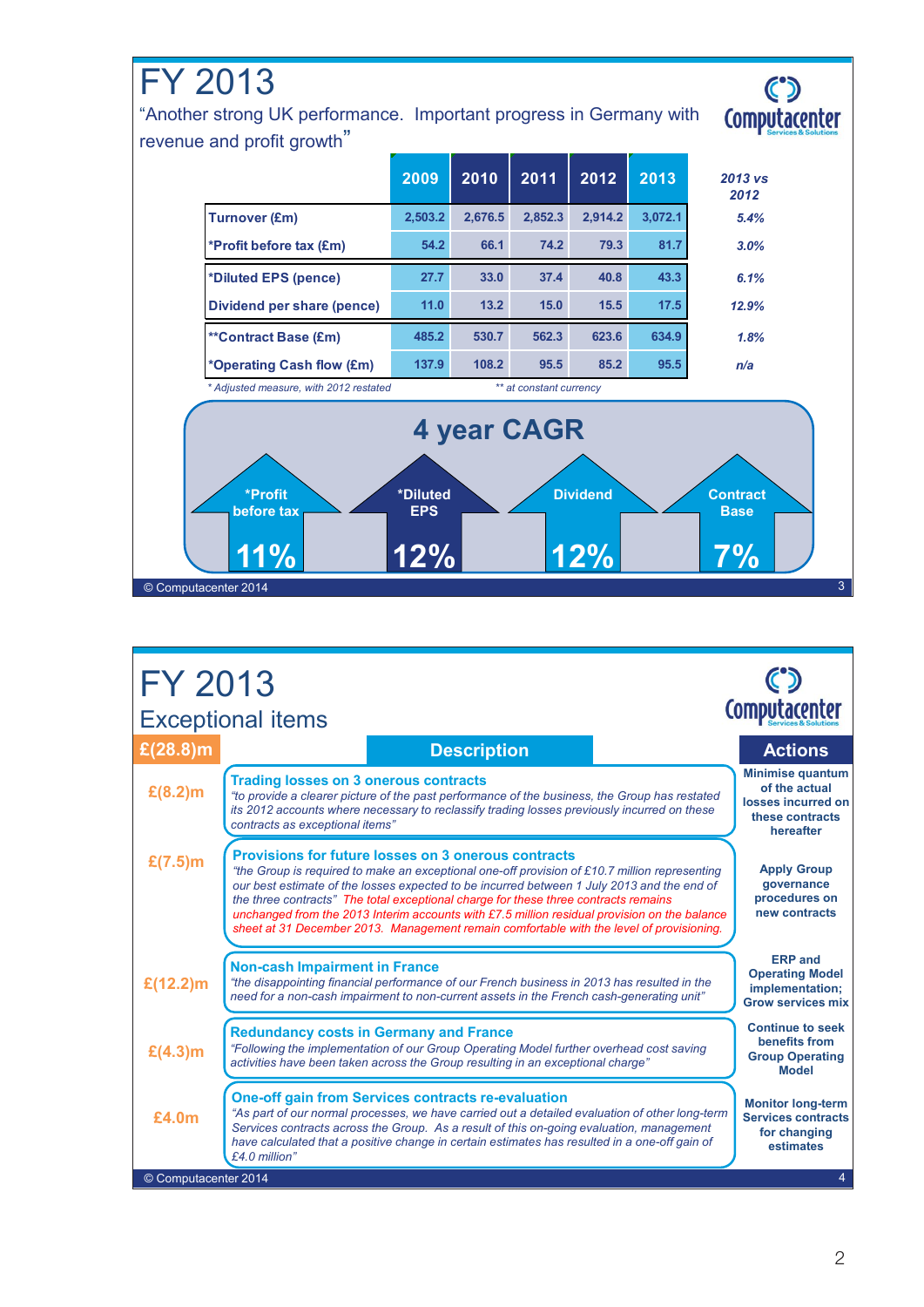

© Computacenter 2014

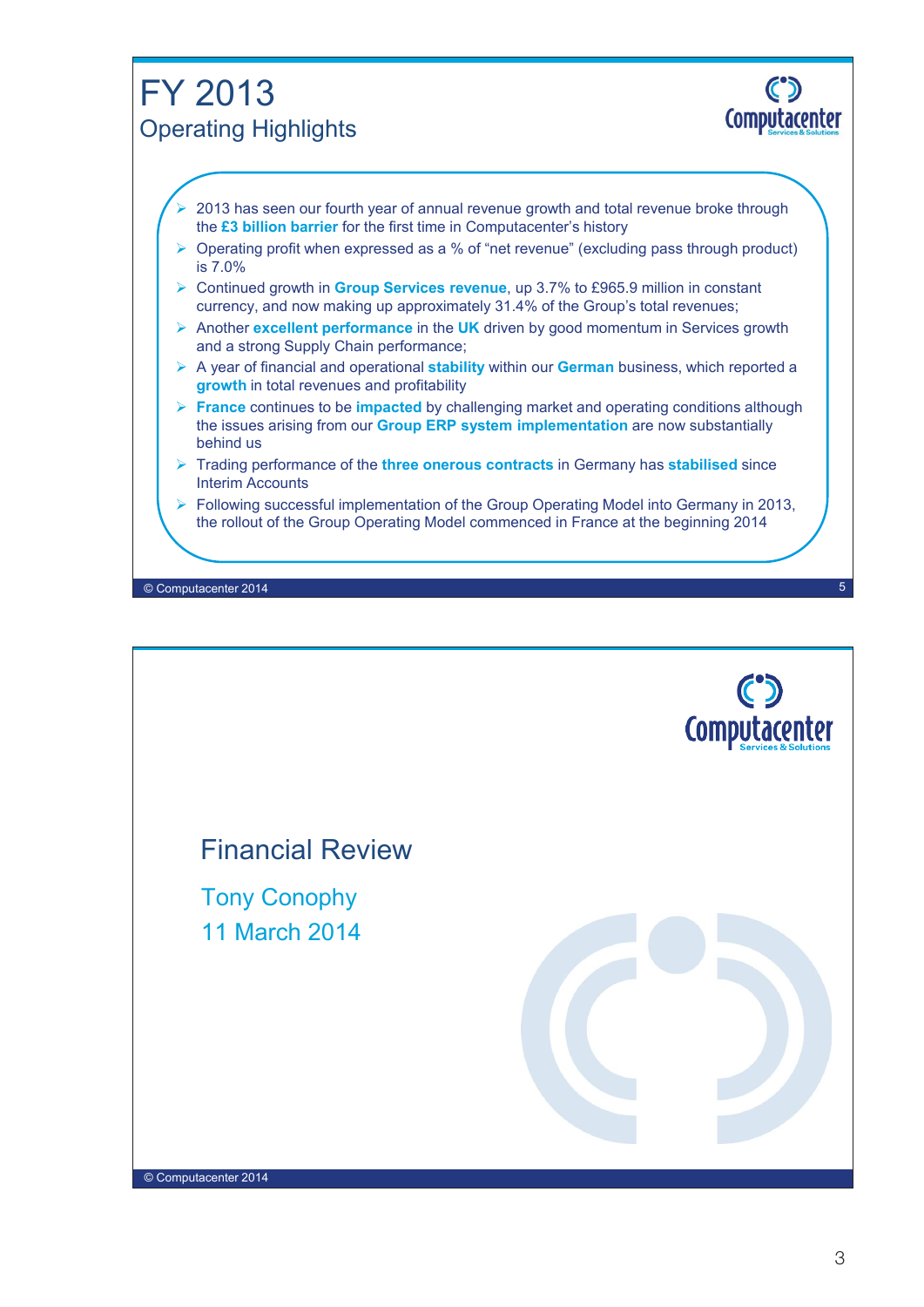| FY 2013<br>Group adjusted and restated financial results               |                   | As reported / restated |                   | <b>Constant</b><br>currency                  | <b>Computacenter</b><br>> As adjusted / restated                               |
|------------------------------------------------------------------------|-------------------|------------------------|-------------------|----------------------------------------------|--------------------------------------------------------------------------------|
|                                                                        | FY 2013<br>£m     | FY 2012<br>£m          | Change            | <b>Constant</b><br><b>Currency</b><br>Change | Turnover up 5.4%, 2.5% in<br>constant currency                                 |
| <b>Total Revenue</b>                                                   | 3,072.1           | 2,914.2                | 5.4%              | 2.5%                                         | Operating profit up 4.3%, 2.7% in                                              |
| <b>Adjusted gross profit</b>                                           | 402.5             | 381.2                  | 5.6%              | 3.0%                                         | constant currency                                                              |
| <b>Adjusted gross profit %</b>                                         | 13.1%             | 13.1%                  | 0.0%              | 0.1%                                         | Profit before tax up 3.0%, 1.4% in                                             |
| <b>Admin Expenses</b>                                                  | (321.1)           | (303.2)                | 5.9%              | 3.1%                                         | constant currency                                                              |
| <b>Adjusted operating profit</b><br><b>Adjusted operating profit %</b> | 81.4<br>2.6%      | 78.0<br>2.7%           | 4.3%<br>$(0.0\%)$ | 2.7%<br>0.0%                                 | Diluted EPS up 6.1%                                                            |
|                                                                        | 0.3               | 1.3                    | (77.4%)           | (77.2%)                                      |                                                                                |
| <b>Adjusted net interest</b>                                           | 81.7              | 79.3                   | 3.0%              | 1.4%                                         | > Adjusted tax rate higher in FY 2013,<br>due to unrecovered losses in France. |
| <b>Adjusted profit before tax</b>                                      |                   |                        |                   |                                              |                                                                                |
| <b>Adjusted tax expense</b><br><b>Adjusted tax rate</b>                | (19.3)<br>(23.7%) | (17.5)<br>(22.0%)      | 10.7%<br>(1.6%)   | 11.0%<br>$(2.0\%)$                           |                                                                                |
| <b>Adjusted profit after tax</b>                                       | 62.3              | 61.8                   | 0.8%              | $(1.2\%)$                                    |                                                                                |
| Diluted earnings per share                                             |                   |                        |                   |                                              | 23.7%<br>22.6%<br>22.0%                                                        |
| - Adjusted                                                             | 43.3p             | 40.8p                  | 6.1%              |                                              | 21.7%                                                                          |
| Statutory                                                              | 23.0 <sub>p</sub> | 32.4p                  | $(29.0\%)$        |                                              | 2010<br>2011<br>2012<br>2013                                                   |

*to amortisation of acquired intangibles and exceptional items. Adjusted operating profit and adjusted gross profit is also stated after charging finance costs on CSF*

© Computacenter 2014

## FY 2013 Reconciliation to statutory results

|                                                                                                                                                                                                                                                                                                | £m                                                                            | FY 2013 FY 2012<br>£m                                                      | <b>Change</b><br>$\%$                                      |
|------------------------------------------------------------------------------------------------------------------------------------------------------------------------------------------------------------------------------------------------------------------------------------------------|-------------------------------------------------------------------------------|----------------------------------------------------------------------------|------------------------------------------------------------|
| <b>Adjusted profit before tax</b>                                                                                                                                                                                                                                                              | 81.7                                                                          | 79.3                                                                       | 3.0%                                                       |
| Amortisation of acq. intangibles                                                                                                                                                                                                                                                               | (2.4)                                                                         | (2.6)                                                                      | $-8.9%$                                                    |
| Onerous contracts<br>- trading losses<br>- net provision for future losses<br><b>Onerous German contracts</b><br>Non-cash Impairment<br><b>Redundancy Costs</b><br>Services contracts re-valuation<br><b>Property Relocation</b><br><b>Other Exceptional items</b><br><b>Exceptional items</b> | (8.2)<br>(7.5)<br>(15.7)<br>(12.7)<br>(4.3)<br>4.0<br>0.0<br>(13.0)<br>(28.8) | (5.9)<br>(2.1)<br>(8.0)<br>0.0<br>(1.5)<br>0.0<br>(2.4)<br>(3.9)<br>(11.9) | n/a<br>n/a<br>n/a<br>n/a<br>n/a<br>n/a<br>n/a<br>$-141.7%$ |
| <b>Statutory profit before tax</b>                                                                                                                                                                                                                                                             | 50.5                                                                          | 64.8                                                                       | $-22.0%$                                                   |
| <b>Adjusted tax expense</b><br><b>Adjusted tax %</b>                                                                                                                                                                                                                                           | (19.3)<br>23.7%                                                               | (17.5)<br>22.0%                                                            | 10.7%<br>1.6%                                              |
| Tax on exceptional items<br><b>Exceptional tax items</b><br>Tax on impairment<br>Tax on amort'n of acq. intangibles<br>Income tax expense<br>Tax %                                                                                                                                             | 1.2<br>(0.5)<br>1.0<br>0.2 <sub>0</sub><br>(17.4)<br>34.4%                    | 1.2<br>0.0<br>0.0<br>0.5<br>(15.7)<br>24.2%                                | n/a<br>n/a<br>n/a<br>$-54.7%$<br>10.8%<br>10.2%            |
| <b>Statutory profit after tax</b>                                                                                                                                                                                                                                                              | 33.2                                                                          | 49.1                                                                       | $-32.5%$                                                   |

| $\triangleright$ Exceptional items cover                                                                                                                                                                                              |  |
|---------------------------------------------------------------------------------------------------------------------------------------------------------------------------------------------------------------------------------------|--|
| onerous contracts, both YTD trading<br>losses (previously disclosed within<br>operating profit in 2012) and the<br>closing residual provision for future<br>losses that was booked at £10.7m in<br>H1 2013, based on our estimates of |  |

C°

2. impairment of intangible assets, in France, principally those generated by the Top Info acquisition; writedown of investment in associates of £0.5m is also included in this figure

contract costs and revenues to come;

 $2012$ :  $\pounds1 = \pounds1.234$ 

- 3. redundancy costs which have arisen principally in Germany and France in connection with the implementation of the Group Operating Model and senior management changes
- 4. re-valuation of Services contracts of £4m on a one-off basis

8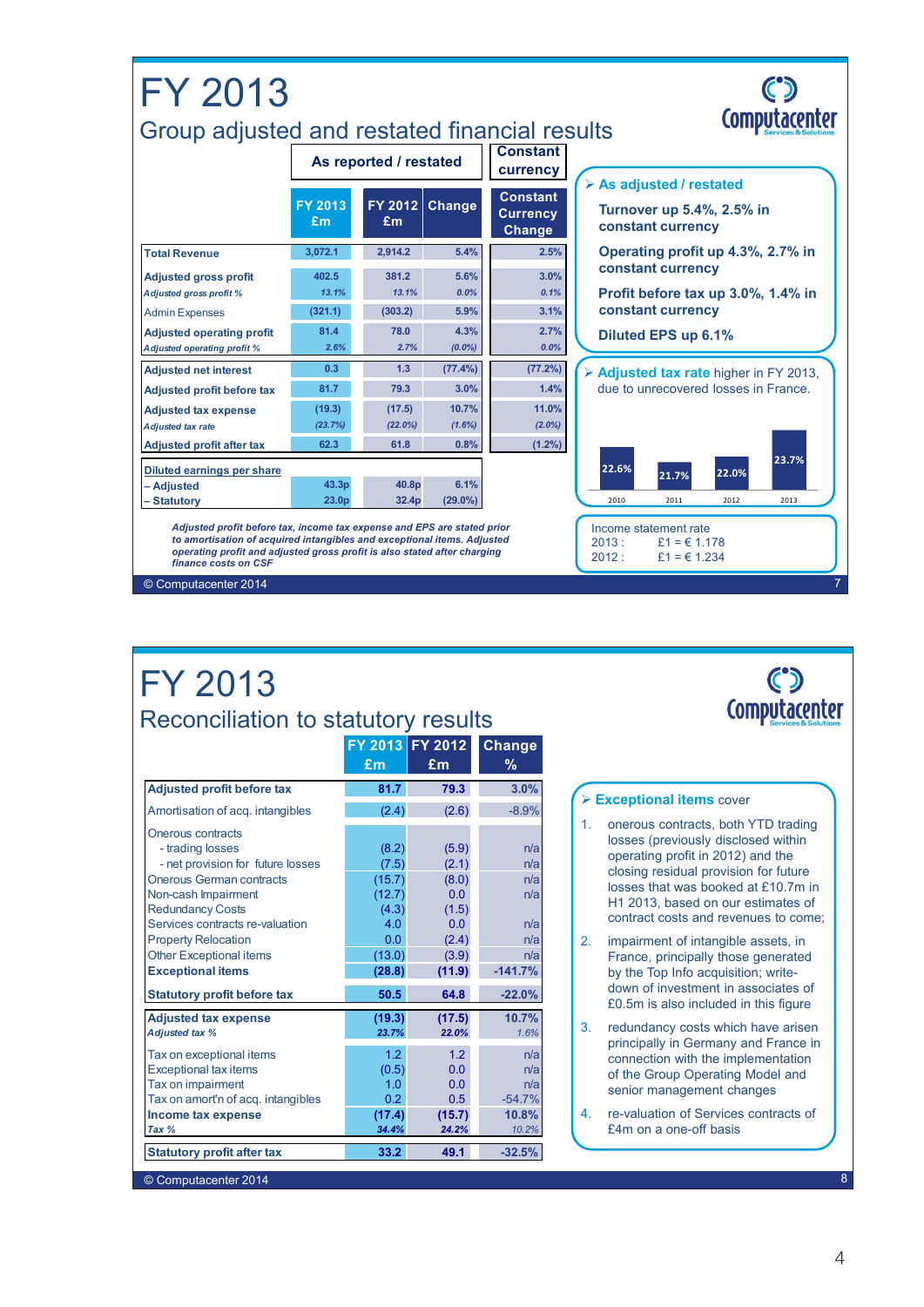### $\mathbf C$ FY 2013 Computacenter Group revenues by segment **As reported In constant currency FY 2013 FY 2012 Change FY 2013 FY 2012 Change £m £m % £m £m % Supply Chain Revenue** UK 828.1 828.1 764.2 8.4% 828.1 764.2 8.4% Germany 859.4 801.4 7.2% 859.4 839.5 2.4% France 389.5 405.4 (3.9%) 389.5 424.7 (8.3%) Belgium 29.2 34.5 (15.4%) 29.2 36.1 (19.2%) **Total Group 2,106.2 2,005.6 5.0% 2,106.2 2,064.6 2.0% Services Revenue** UK 458.0 431.4 6.2% 458.0 431.4 6.2% Germany 412.0 392.3 5.0% 412.0 411.0 0.3% France 76.8 73.9 4.0% 76.8 77.4 (0.8%) Belgium 19.0 11.0 73.0% 19.0 11.5 65.2% **Total Group 965.9 908.6 6.3% 965.9 931.3 3.7% Supply chain revenues** finished strongly in the UK due to a larger customer base and demand from workplace and Windows 7 rollouts. German revenues also strong in the second half. Weak French macroeconomic conditions and the ERP implementation issues affecting service levels have impacted overall supply chain revenues, which stated to recover during Q4 2013. **Services revenue** growth driven by continued growth in the UK business. Germany was flat as the focus was on stabilisation of the onerous contracts. France disappointing after strong growth in the past three years. Belgium growth is aided by acquisition of IS at the end of 2012. © Computacenter 2014 9

| <b>FY 2013</b><br>Revenue and adjusted operating profit by segment                                                                                                                                                                                                                                                                                                                                                                                                                                                                                                                                                                                                                                                                                                                                                                                                                        |                                                | As reported / restated                         |                                              |                                                | In constant currency                           | Computacenter                                     |    |
|-------------------------------------------------------------------------------------------------------------------------------------------------------------------------------------------------------------------------------------------------------------------------------------------------------------------------------------------------------------------------------------------------------------------------------------------------------------------------------------------------------------------------------------------------------------------------------------------------------------------------------------------------------------------------------------------------------------------------------------------------------------------------------------------------------------------------------------------------------------------------------------------|------------------------------------------------|------------------------------------------------|----------------------------------------------|------------------------------------------------|------------------------------------------------|---------------------------------------------------|----|
|                                                                                                                                                                                                                                                                                                                                                                                                                                                                                                                                                                                                                                                                                                                                                                                                                                                                                           | FY 2013<br>£m                                  | FY 2012<br>£m                                  | Change<br>$\frac{9}{6}$                      | FY 2013<br>£m                                  | FY 2012<br>£m                                  | Change<br>$\frac{9}{6}$                           |    |
| <b>Revenue</b><br><b>UK</b><br>Germany<br>France<br><b>Belgium</b><br><b>Total Group</b>                                                                                                                                                                                                                                                                                                                                                                                                                                                                                                                                                                                                                                                                                                                                                                                                  | 1.286.1<br>1,271.4<br>466.3<br>48.2<br>3,072.1 | 1.195.6<br>1,193.8<br>479.3<br>45.5<br>2,914.2 | 7.6%<br>6.5%<br>(2.7%<br>6.0%<br>5.4%        | 1.286.1<br>1,271.4<br>466.3<br>48.2<br>3.072.1 | 1.195.6<br>1,250.5<br>502.1<br>47.6<br>2.995.9 | 7.6%<br>1.7%<br>$(7.1\%)$<br>1.2%<br>2.5%         |    |
| <b>Adjusted operating profit</b><br><b>UK</b><br>Germany<br>France<br><b>Belgium</b><br><b>Total Group</b>                                                                                                                                                                                                                                                                                                                                                                                                                                                                                                                                                                                                                                                                                                                                                                                | 56.2<br>30.6<br>(7.3)<br>1.8<br>81.4           | 52.2<br>19.7<br>4.3<br>1.9<br>78.0             | 7.5%<br>55.9%<br>270.8%<br>$(2.4\%)$<br>4.3% | 56.2<br>30.6<br>(7.3)<br>1.8<br>81.4           | 52.2<br>20.6<br>4.5<br>2.0<br>79.3             | 7.5%<br>48.8%<br>$(263.1\%)$<br>$(6.8\%)$<br>2.7% |    |
| Following 40.2% adjusted operating profit growth in 2012, a further 7.5% of growth in the UK in 2013 is very<br>encouraging<br>$\triangleright$ German profitability (outside the three onerous contracts) has seen a strong financial performance with a 48.8%<br>increase in constant currency adjusted operating profitability driven by improving supply chain margin and a focus on<br>SG&A<br>$\triangleright$ France performance is driven by reduced Supply Chain revenue of 8.3% (constant currency), however significant<br>profitability reduction is also due to a material decline in Supply Chain and Services margins, largely associated with the<br>ERP implementation.<br>Belgium performance had a difficult compare following one-off large Supply Chain deal in H1 2012. Revenue in Q4<br>2013 was broadly flat on Q4 2012. Successful integration of IS acquisition |                                                |                                                |                                              |                                                |                                                |                                                   |    |
| © Computacenter 2014                                                                                                                                                                                                                                                                                                                                                                                                                                                                                                                                                                                                                                                                                                                                                                                                                                                                      |                                                |                                                |                                              |                                                |                                                |                                                   | 10 |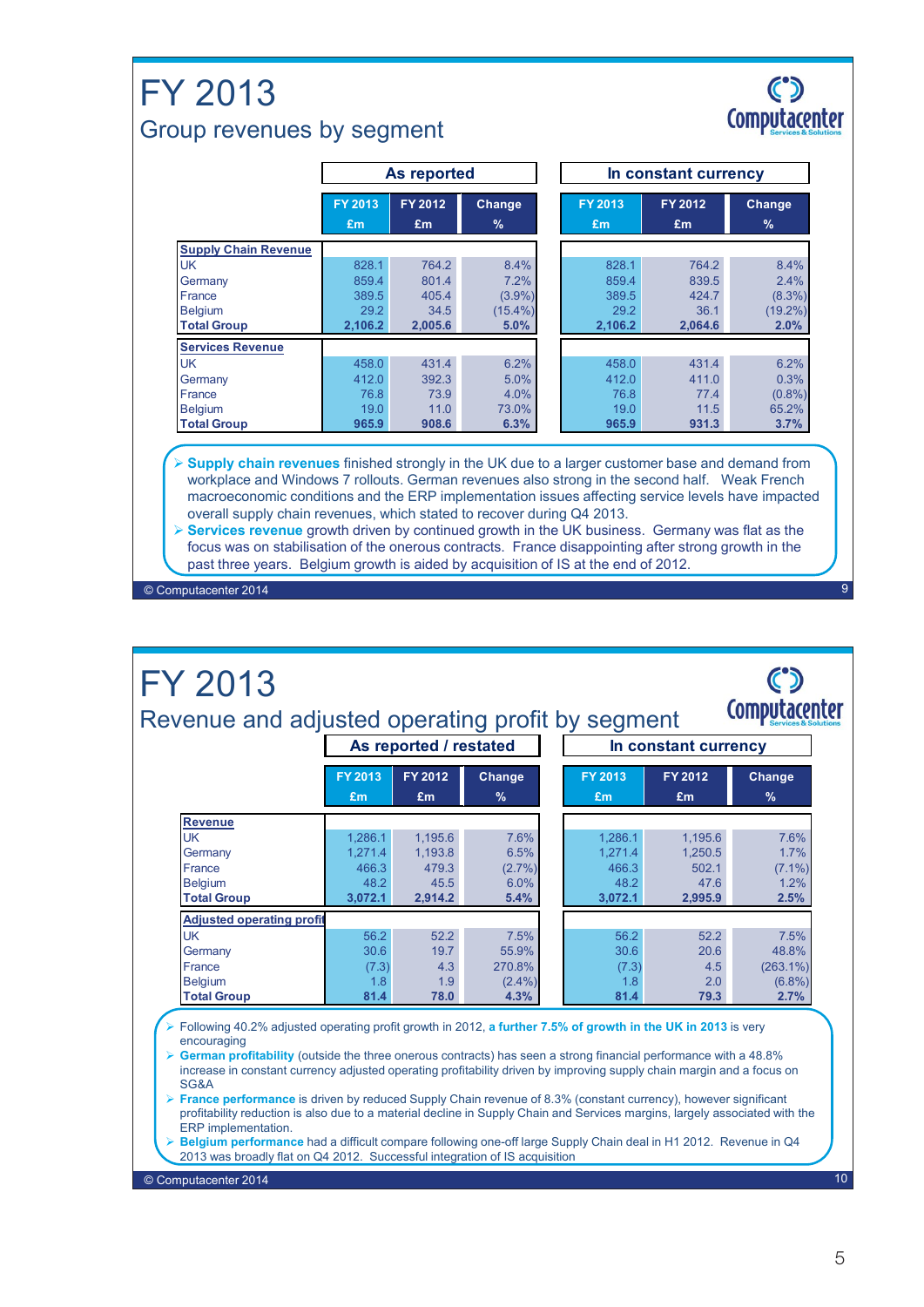

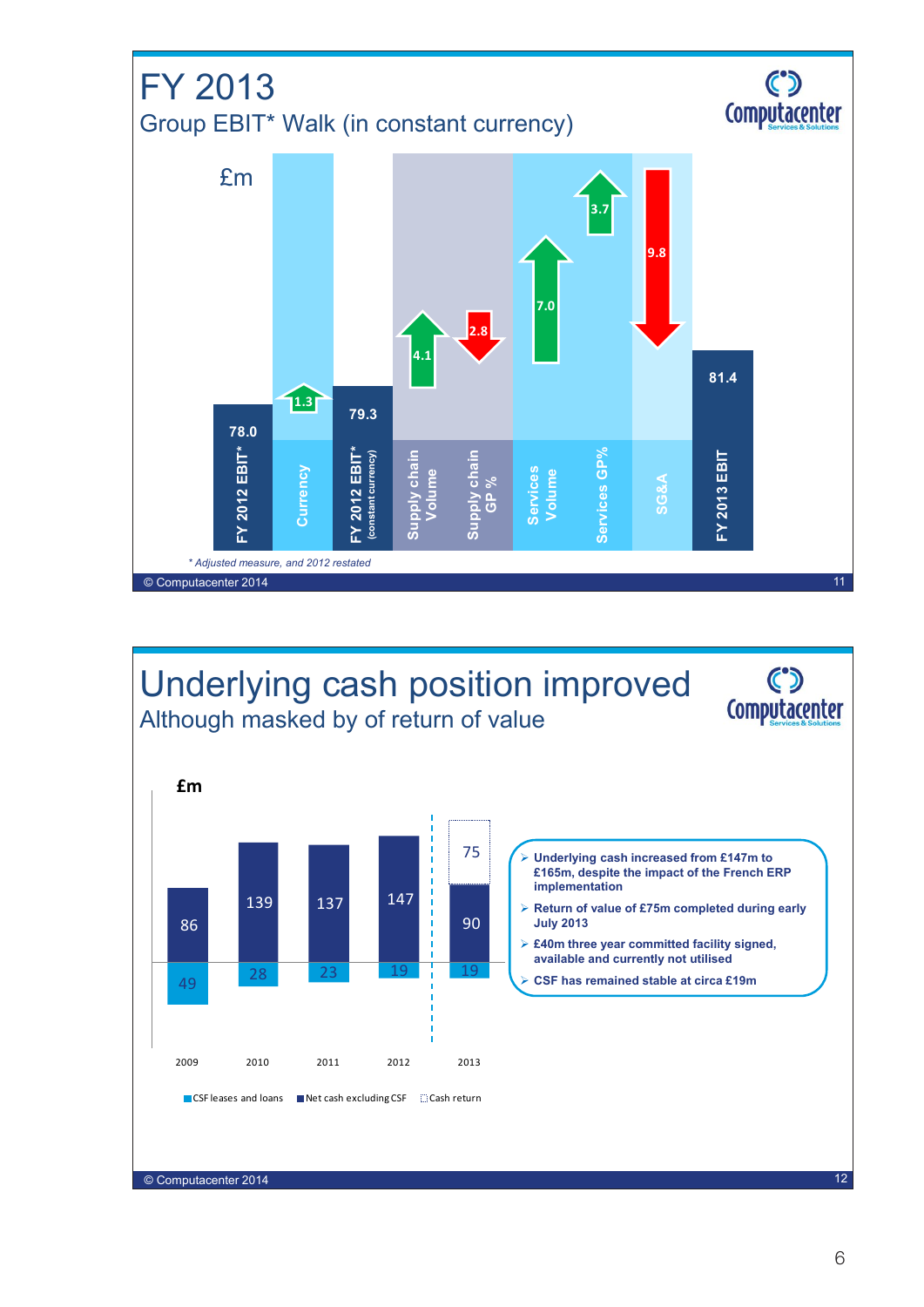





© Computacenter 2014

 $\mathbf C$ Computacenter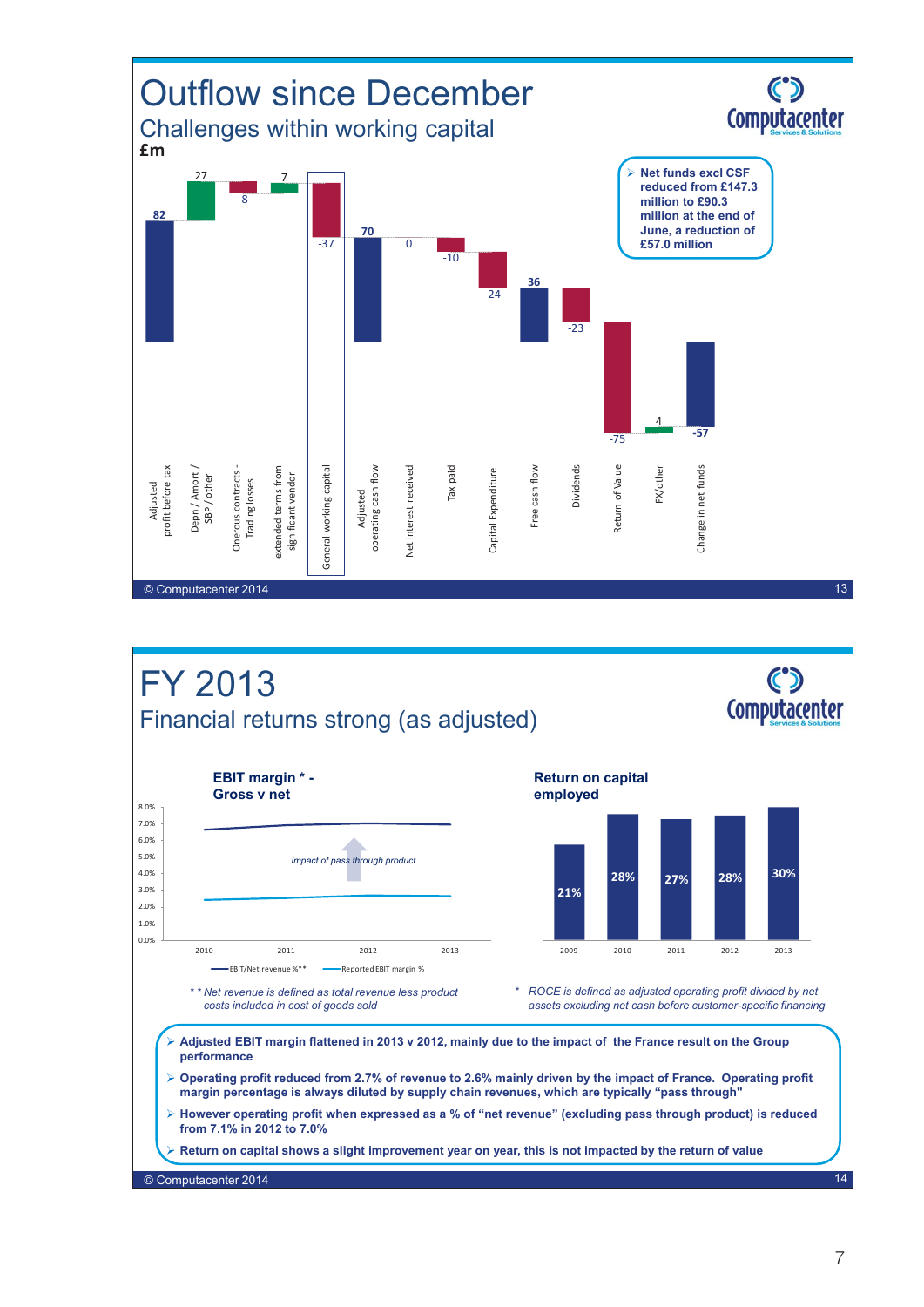## FY13 Modelling considerations



| <b>Adjusted net interest</b>                        | •Reduction of c£1m in 2013, as result of lower deposit interest rates and the<br>return of value                                                                                                                                                                                                                                                                                                       |
|-----------------------------------------------------|--------------------------------------------------------------------------------------------------------------------------------------------------------------------------------------------------------------------------------------------------------------------------------------------------------------------------------------------------------------------------------------------------------|
| <b>Tax</b>                                          | •Dependant on mix in earnings as we utilise losses in European operations.<br>Material losses in France in 2013 was the main driver in the increased tax<br>rate from 22.0% to 23.7%.<br>. Full year tax rate is normally expected at around 23% for 2014, the<br>reduction driven by lower losses in France, a reducing UK corporation tax<br>rate and an increasing cash tax rate in Germany         |
| <b>Exceptional</b>                                  | •All onerous contract results have been disclosed as exceptional items in<br>2013. All future results will be offset against that provision, and not reported<br>through adjusted operating profit<br>. Disappointing performance in France drives intangible impairment<br>*Expect further benefits from maturing of the Group Operating model, which<br>will incur further exceptional costs in 2014 |
| <b>Capital expenditure</b>                          | •Typically non CSF capex is circa £20-25m pa, approximately 50% run-rate<br>capex, and 50% discretionary (e.g. investments in IT tools to improve<br>productivity, internal IT hardware for our staff etc)                                                                                                                                                                                             |
| <b>Depreciation &amp;</b><br><b>Amortisation</b>    | •Excluding amortisation on acquired intangibles, the underlying charge has<br>increased circa £1m per annum, mainly due to ERP amortisation in France                                                                                                                                                                                                                                                  |
| <b>Dividends</b>                                    | •Our dividend policy is to set dividends to maintain a dividend cover of $2 - 2.5$<br>times $(2.5 \times \text{times in } 2013)$                                                                                                                                                                                                                                                                       |
| <b>Capital structure and</b><br><b>acquisitions</b> | .£75m returned, reducing net funds excl CSF in full from July 2013.<br>. This has expect this to augment Diluted EPS by c 9% on an annualised<br>basis from July 2013                                                                                                                                                                                                                                  |
| © Computacenter 2014                                |                                                                                                                                                                                                                                                                                                                                                                                                        |

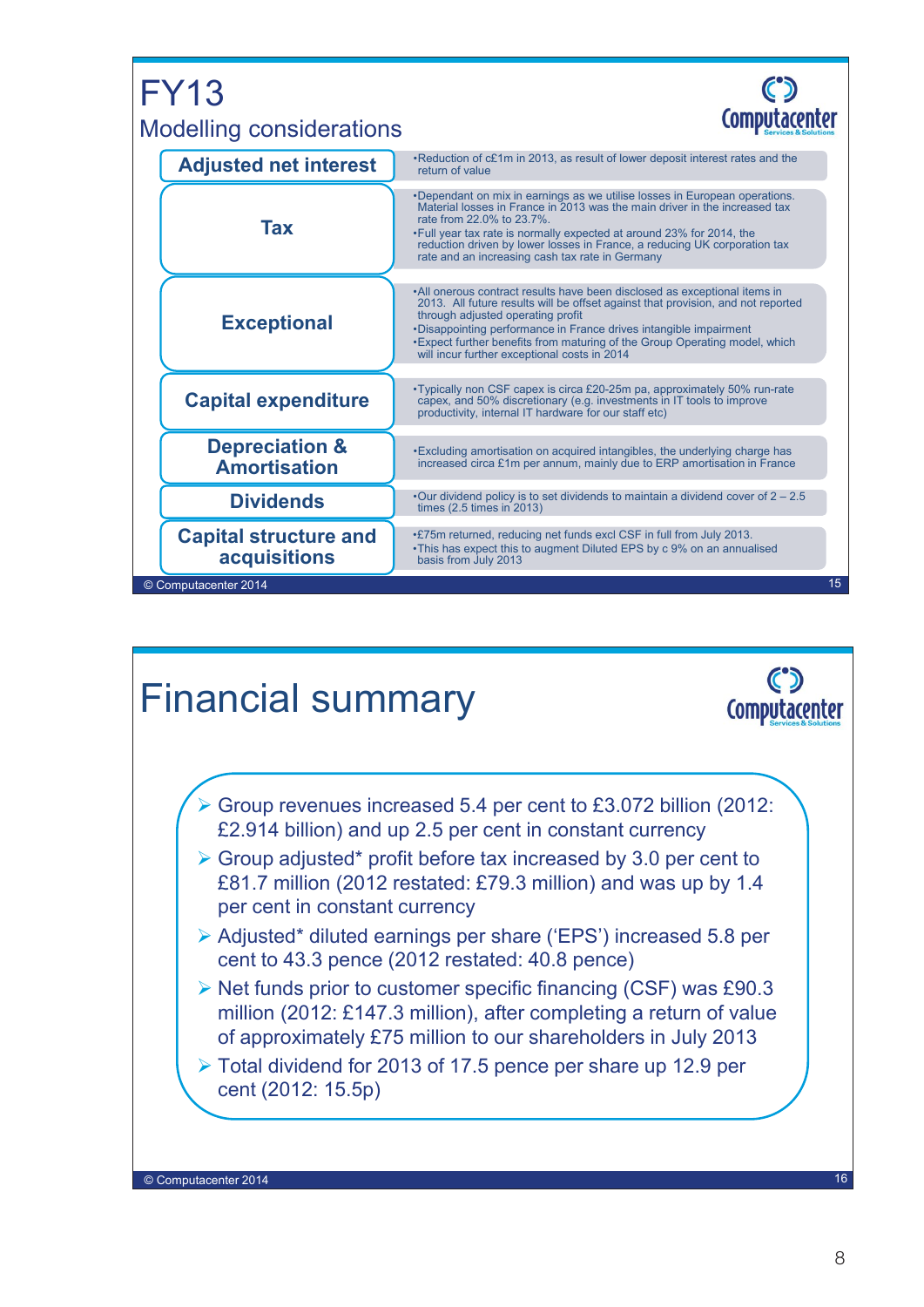

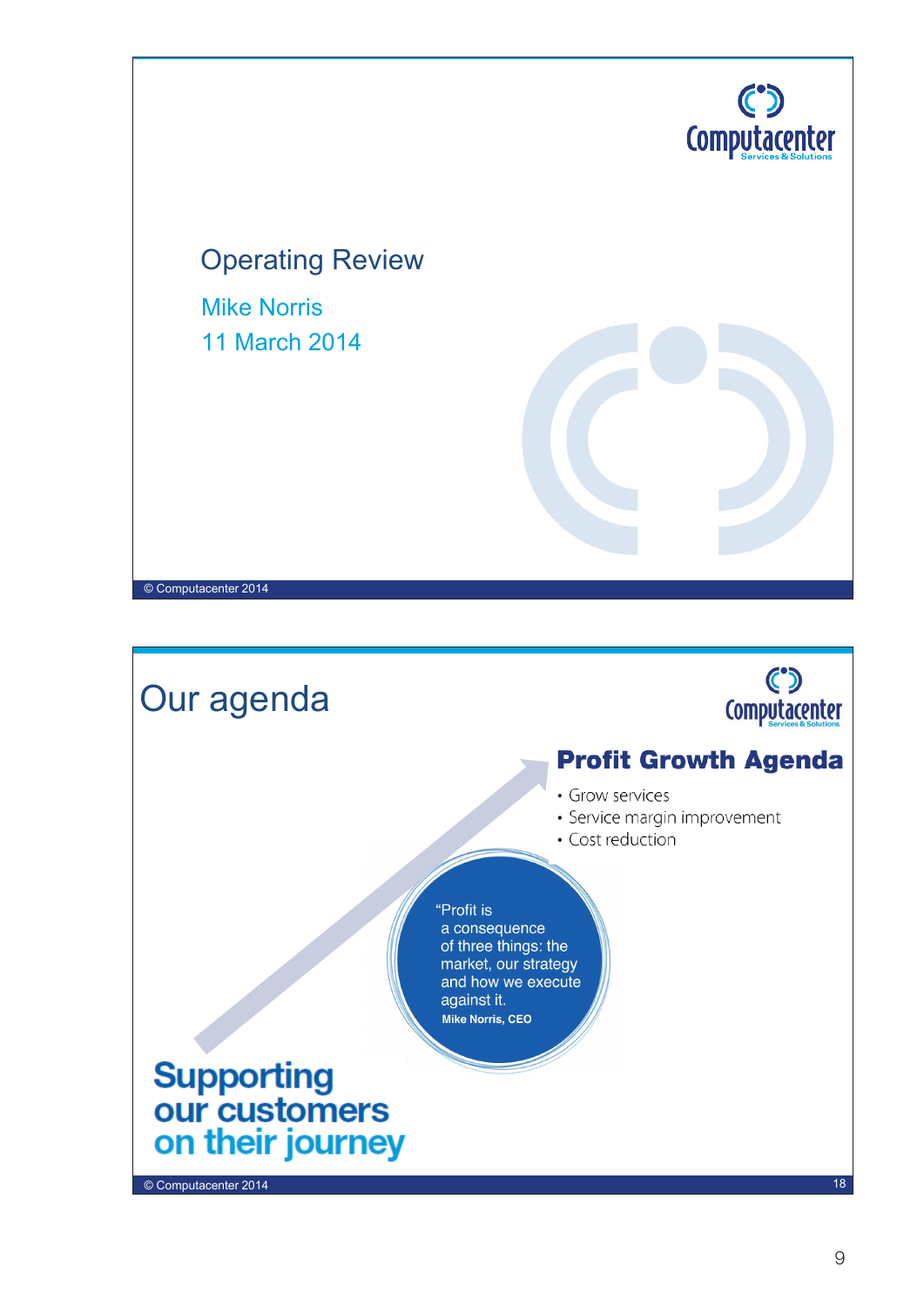

# 2. Service margin improvement

### © Computacenter 2014 5.0% '08 FY '09 FY '10 FY '11 FY '12 FY '13 FY Services Revenue (external) Services % Services % incl onerous contracts trading losses **Group** Growth in new business has diluted margins slightly, but our mistakes (in Germany and France) are a bigger issue '08 FY '09 FY '10 FY '11 FY '12 FY '13 FY '08 FY '09 FY '10 FY '11 FY '12 FY '13 FY '08 FY '09 FY '10 FY '11 FY '12 FY '13 FY



#### **UK**

Current governance model instigated in 2009 and developed further subsequently Steady improvement in margins whilst delivering material business growth and high customer satisfaction

#### **DE**

Services Revenue - Services %

Services % incl onerous contracts trading losses

Services Revenue (external) - Services %

Services Revenue Services %

Mistakes have been costly; we live with the legacy for the duration of the contracts 5% of sales potential improvement to reach the UK benchmark Some underperforming contracts in addition to the three onerous

## contracts

**FR** Less material to the Group, but services margin decline has been disappointing End of old highly profitable warranty

deals, new business growth has been dilutive Poor Professional Services utilisation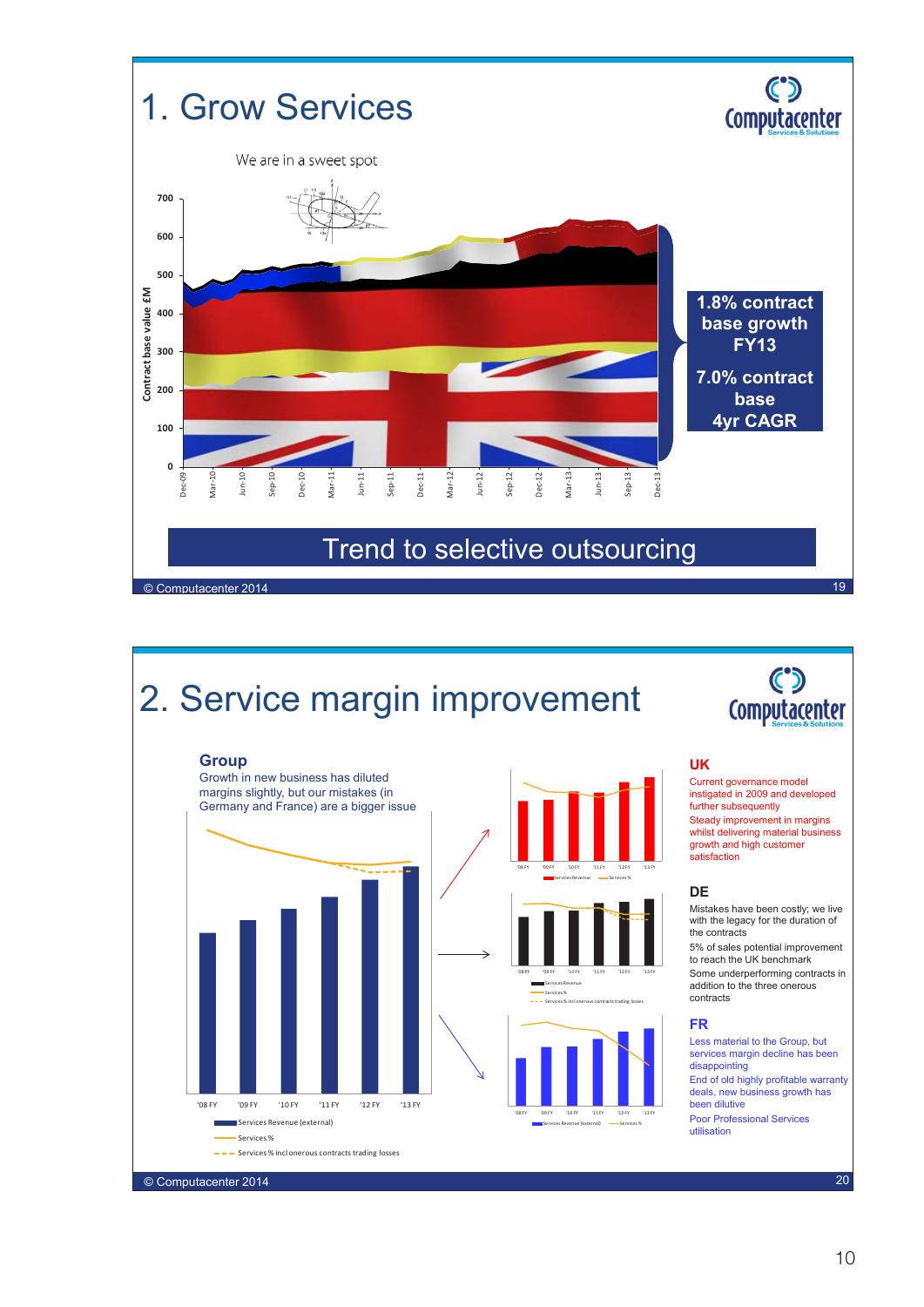#### $\mathbf{C}$ 3. Cost savings **Computacenter** Impact from our ERP implementation Amortisation & depreciation increases as our The long term benefits to the Group are countries go live on our new ERP system significant....but why was France so painful? Germany UK France France **We didn't get enough local management buy-in to the**  6 **change program We built the system for the UK**  5 **and Germany and fitted France to it**  4 **£ millions More systems changed in**  3 **France than either of the other countries**  2 **While all issues are not yet**  1 **resolved the majority are behind us**  - 2011 2012 2013 © Computacenter 2014 21

## UK highlights

- $\triangleright$  Growth of 7.6% despite quiet market
- $\triangleright$  Strong services growth of 6.2% with a challenging compare
- $\triangleright$  Ranked No. 1 with Whitelane Research as well as KPMG
- $\triangleright$  Significant wins in Q4 starting H1 2014
- SG&A increases due to:

© Computacenter 2014

- $\triangleright$  Increased bonus and commissions
- $\triangleright$  Recruitment from a failed competitor
- $\triangleright$  Significant investment in new bid campaigning



 $\mathbf C$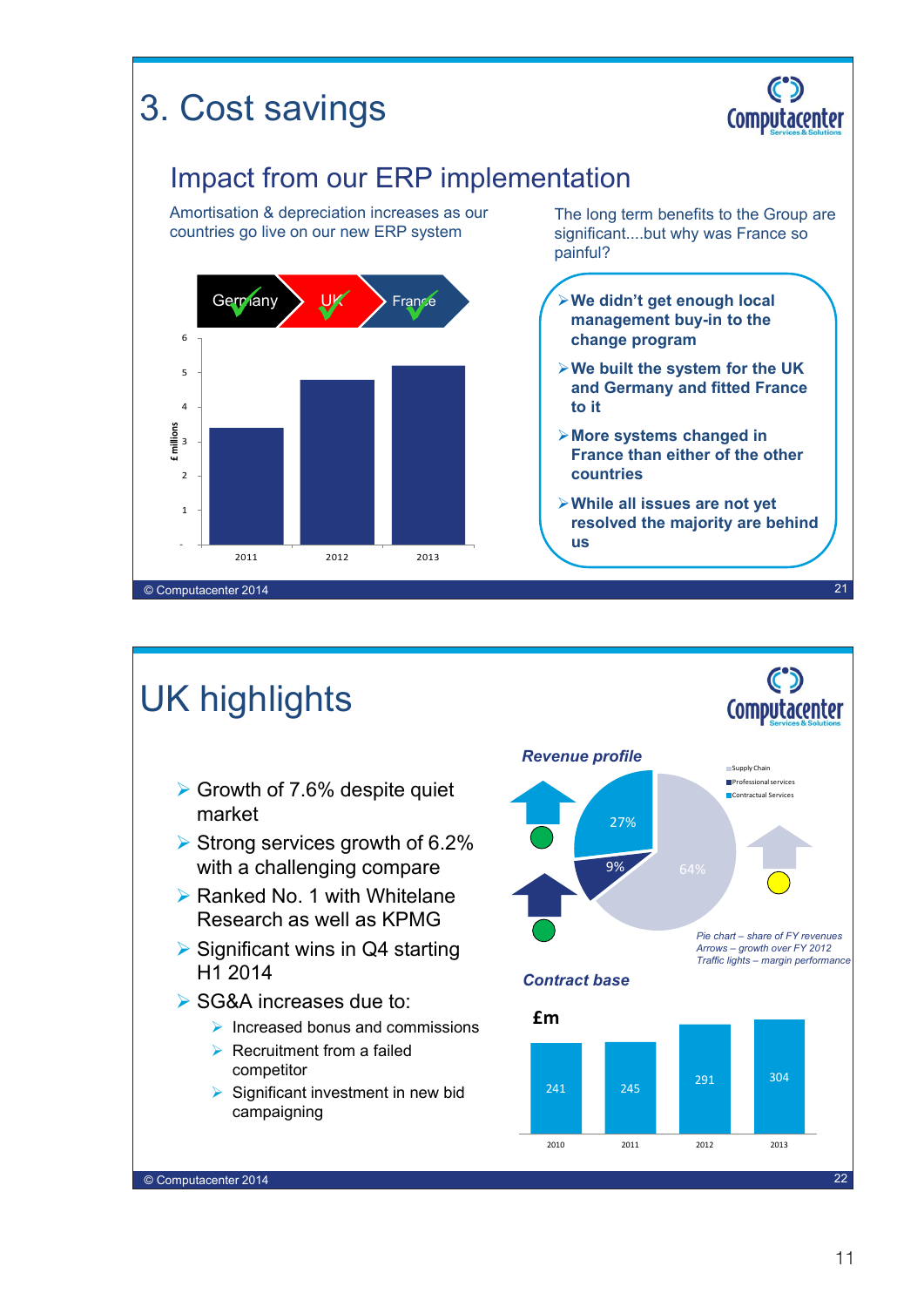

## FR highlights

- $\triangleright$  Revenue decline of 7.1%
- $\triangleright$  Supply chain decline of 8.3% in revenue with margin deterioration
- $\triangleright$  Services revenue small decline of 0.8% due mainly to professional services
- $\triangleright$  Decline in maintenance business challenged the P&L
- $\triangleright$  Secured the Group's largest contractual services win ever which makes a difference from H2 2014



24

 $\mathbf{C}$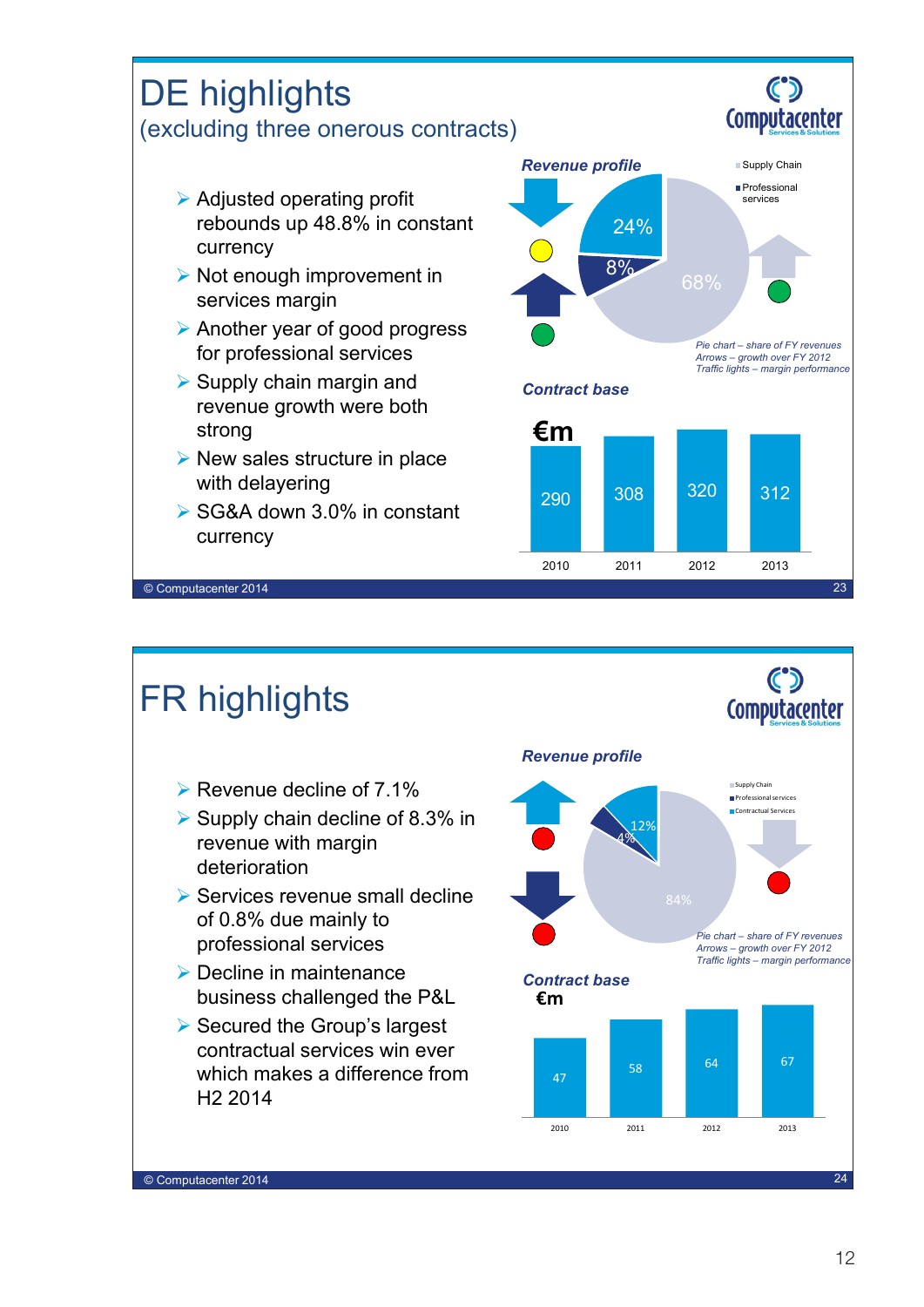

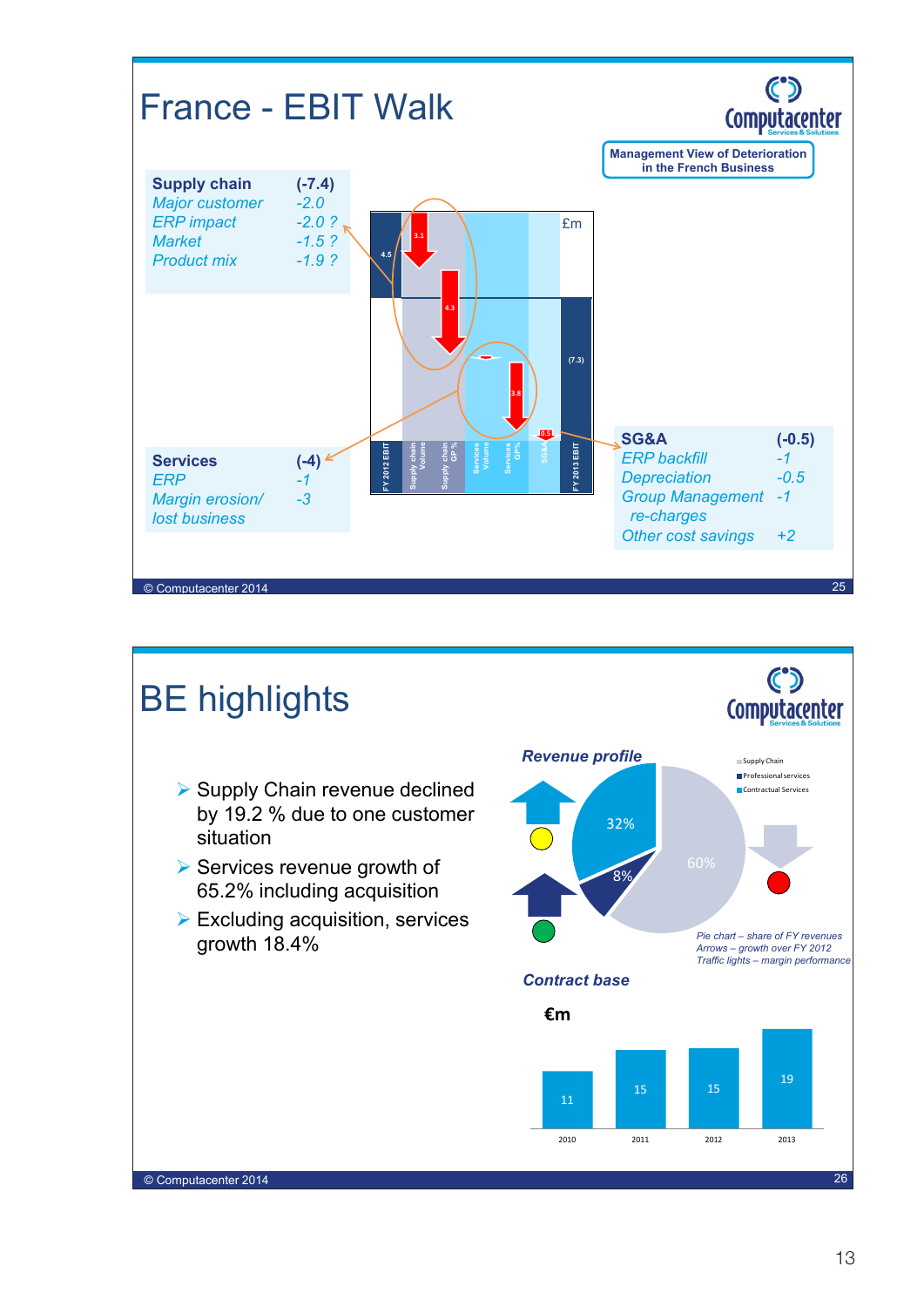

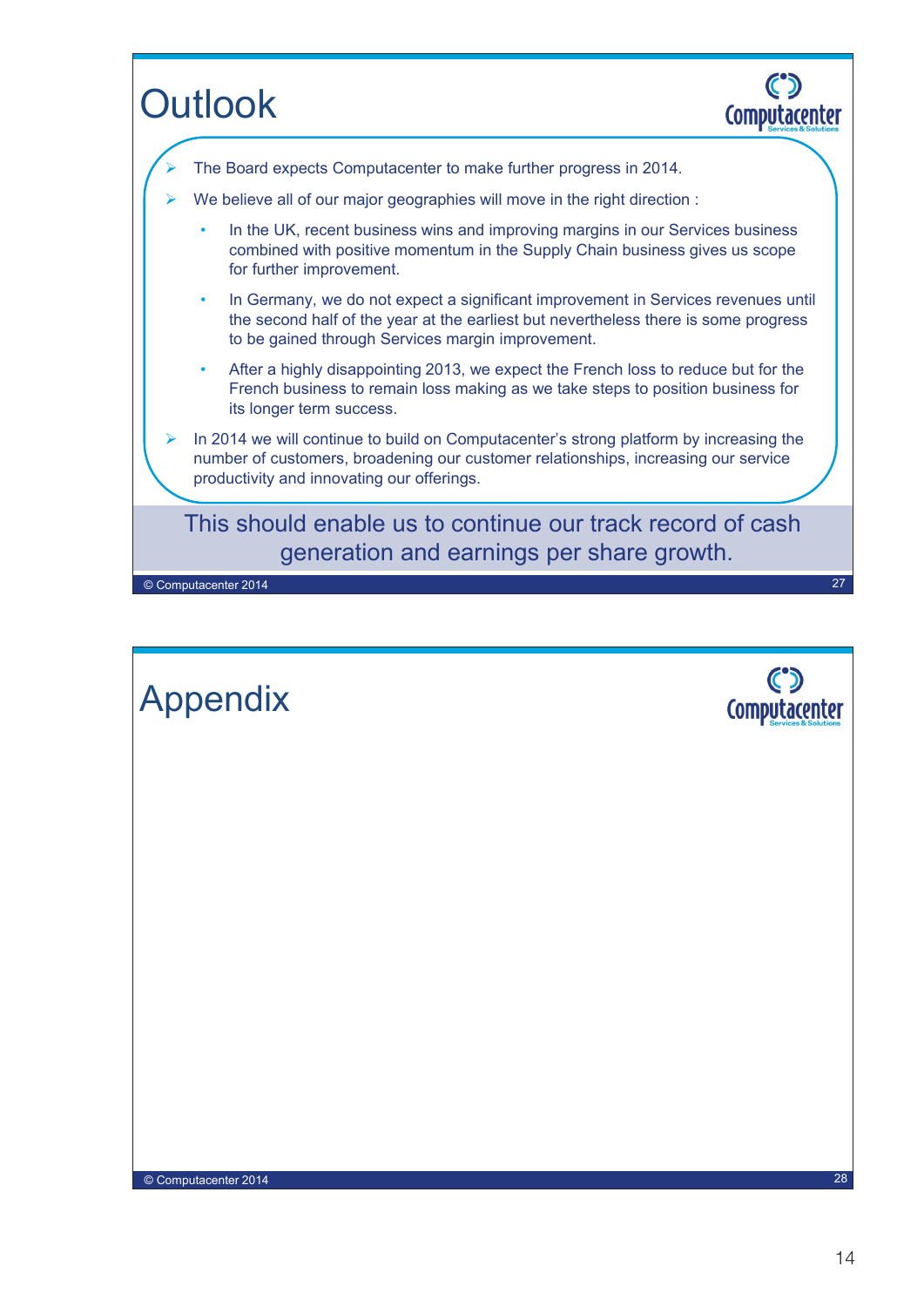

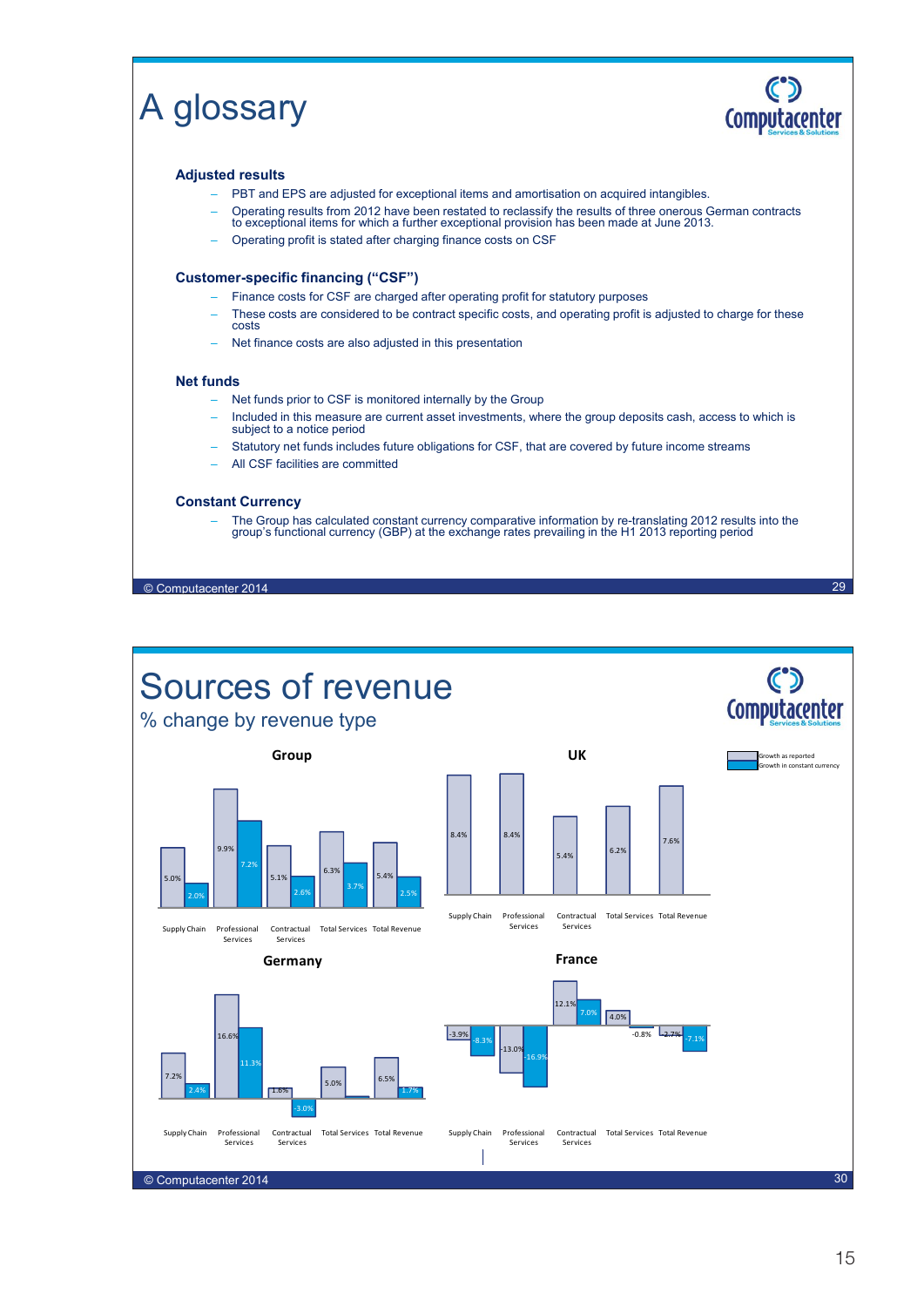# UK – income statement

| <b>FY 2013</b> | FY 2012    | <b>Change</b> |
|----------------|------------|---------------|
| £m             | £m         | $\%$          |
| 1,286.1        | 1,195.6    | 7.6%          |
| 200.1          | 183.9      | 8.8%          |
| 15.6%          | 15.4%      | 0.2%          |
| (143.9)        | (131.7)    | 9.3%          |
| (11.2%)        | $(11.0\%)$ | (0.2%)        |
| 56.2           | 52.2       | 7.5%          |
|                |            | $(0.0\%)$     |
|                |            |               |
| 4,071          | 4,059      | 0.3%          |
|                | 4.4%       | 4.4%          |

© Computacenter 2014

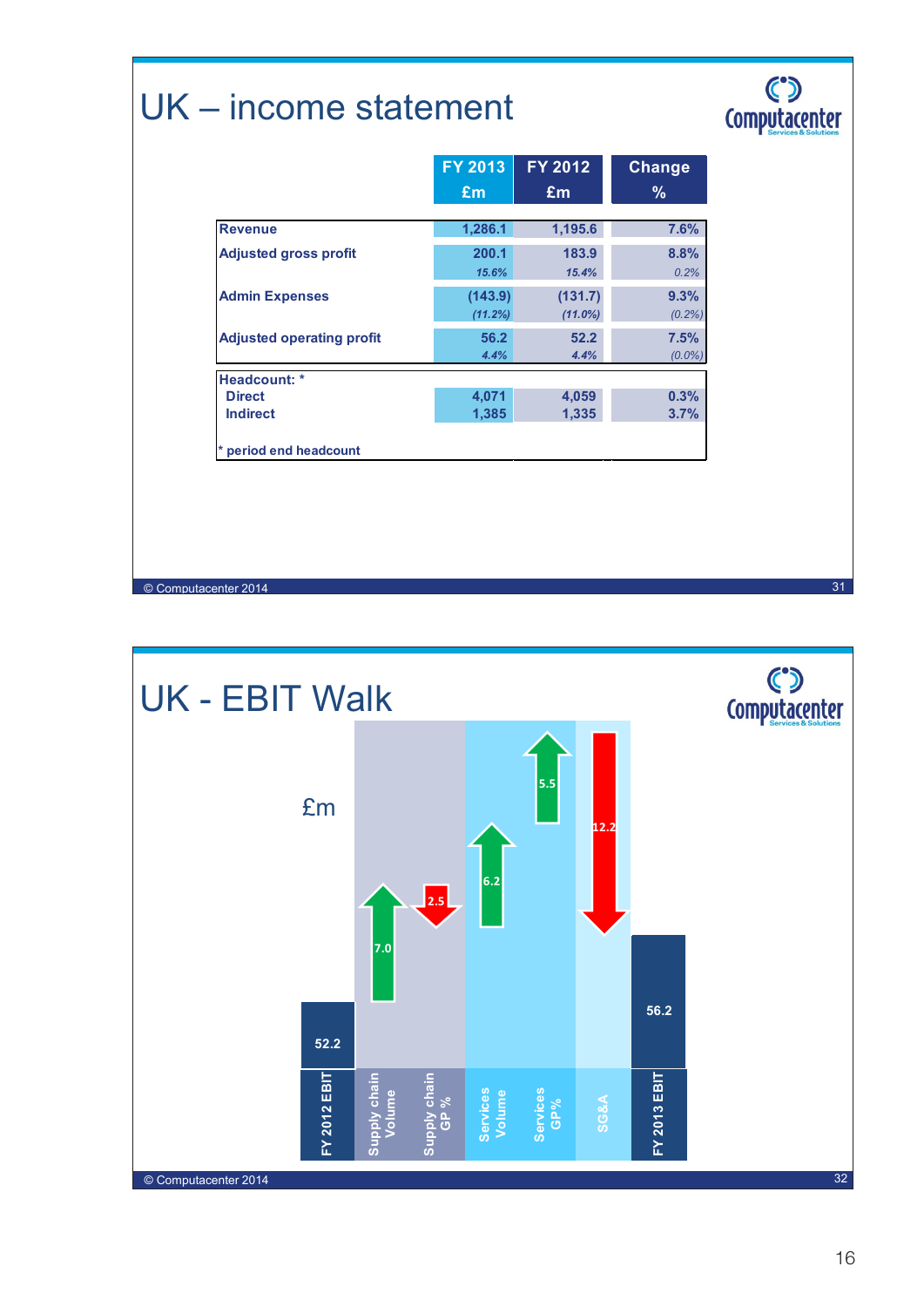# Germany – income statement



|                                  |                       | <b>Reported / Restated</b> |                      |                     | In local currency   |                   |  |
|----------------------------------|-----------------------|----------------------------|----------------------|---------------------|---------------------|-------------------|--|
|                                  | FY 2013               | FY 2012                    | Change               | FY 2013             | FY 2012             | <b>Change</b>     |  |
|                                  | £m                    | £m                         | %                    | €m                  | €m                  | %                 |  |
| <b>Revenue</b>                   | 1,271.4               | 1,193.8                    | 6.5%                 | 1,497.8             | 1,473.1             | 1.7%              |  |
| <b>Adjusted gross profit</b>     | 158.1<br>12.4%        | 145.0<br>12.1%             | 9.0%<br>0.3%         | 186.2<br>12.4%      | 179.0<br>12.1%      | 4.0%<br>0.3%      |  |
| <b>Admin Expenses</b>            | (127.4)<br>$(10.0\%)$ | (125.4)<br>$(10.5\%)$      | 1.6%<br>0.5%         | (150.1)<br>$-10.0%$ | (154.7)<br>$-10.5%$ | $(3.0\%)$<br>0.5% |  |
| <b>Adjusted operating profit</b> | 30.6<br>2.4%          | 19.7<br>1.6%               | 55.9%<br>0.8%        | 36.1<br>2.4%        | 24.3<br>1.6%        | 48.8%<br>0.8%     |  |
| Headcount: *                     |                       |                            |                      |                     |                     |                   |  |
| <b>Direct</b><br><b>Indirect</b> | 3,768<br>1,316        | 3,880<br>1,344             | (2.9% )<br>$(2.1\%)$ |                     |                     |                   |  |
| period end headcount             |                       |                            |                      |                     |                     |                   |  |
|                                  |                       |                            |                      |                     |                     |                   |  |
|                                  |                       |                            |                      |                     |                     |                   |  |
|                                  |                       |                            |                      |                     |                     |                   |  |
| © Computacenter 2014             |                       |                            |                      |                     |                     |                   |  |

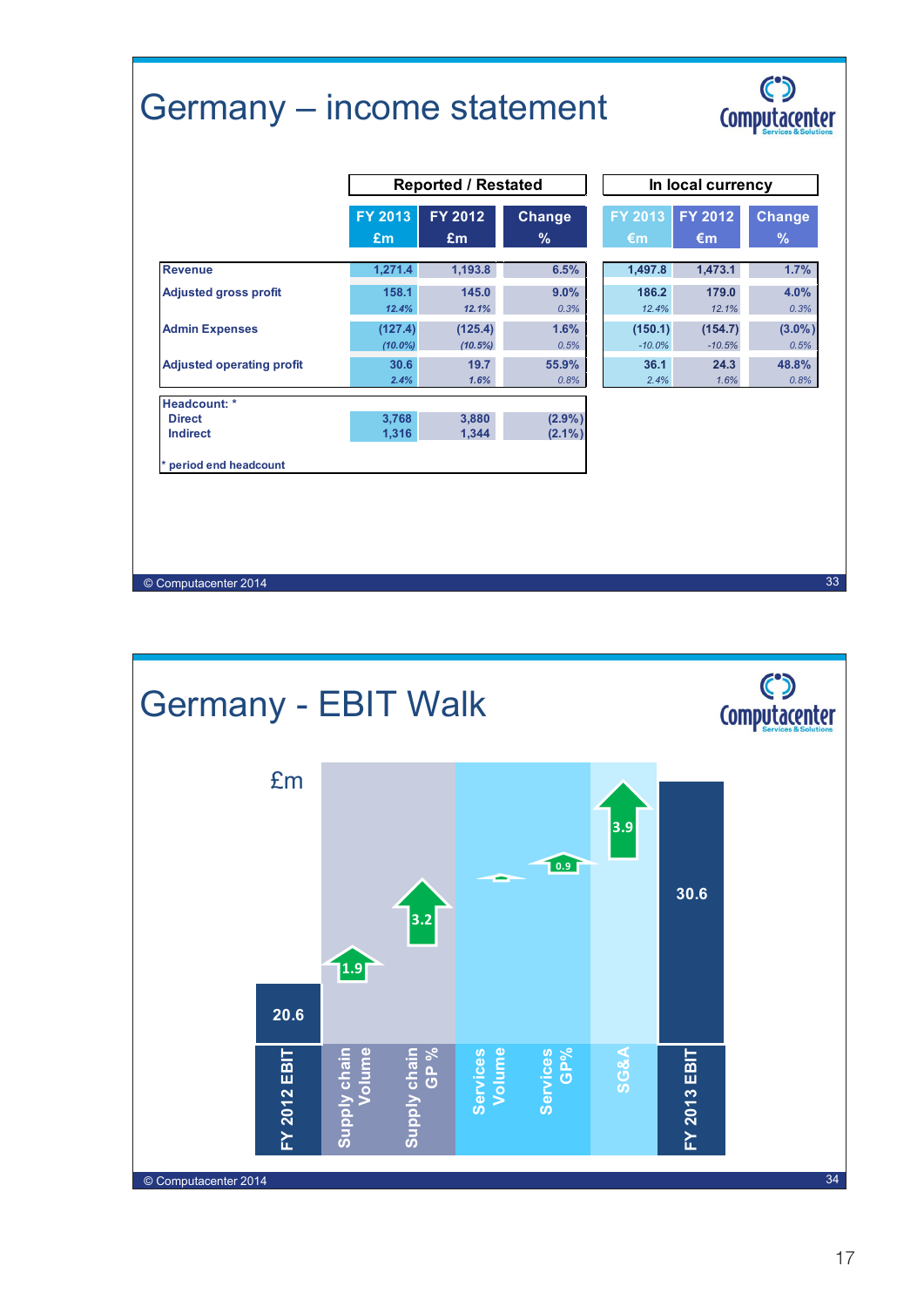# France – income statement



|                                  |                  | <b>Reported</b>     |                       |                         | In local currency |                       |
|----------------------------------|------------------|---------------------|-----------------------|-------------------------|-------------------|-----------------------|
|                                  | FY 2013<br>£m    | FY 2012<br>£m       | Change<br>%           | FY 2013<br>$\epsilon$ m | FY 2012<br>€m     | <b>Change</b><br>$\%$ |
| <b>Revenue</b>                   | 466.3            | 479.3               | (2.7%)                | 549.3                   | 591.5             | $(7.1\%)$             |
| <b>Adjusted gross profit</b>     | 38.3<br>8.2%     | 47.3<br>9.9%        | $(19.0\%)$<br>(1.7%)  | 45.1<br>8.2%            | 58.4<br>9.9%      | (22.7%)<br>(1.7%)     |
| <b>Admin Expenses</b>            | (45.6)<br>(9.8%) | (43.0)<br>$(9.0\%)$ | 6.0%<br>$(0.8\%)$     | (53.7)<br>$-9.8%$       | (53.1)<br>$-9.0%$ | 1.2%<br>(0.8%)        |
| <b>Adjusted operating profit</b> | (7.3)<br>(1.6%)  | 4.3<br>0.9%         | $(270.8\%)$<br>(2.5%) | (8.6)<br>$-1.6%$        | 5.3<br>0.9%       | $(263.1\%)$<br>(2.5%) |
| <b>Headcount *:</b>              |                  |                     |                       |                         |                   |                       |
| <b>Direct</b>                    | 1,400            | 1,352               | 3.5%                  |                         |                   |                       |
| <b>Indirect</b>                  | 472              | 478                 | $(1.2\%)$             |                         |                   |                       |
| period end headcount             |                  |                     |                       |                         |                   |                       |
|                                  |                  |                     |                       |                         |                   |                       |
|                                  |                  |                     |                       |                         |                   |                       |
|                                  |                  |                     |                       |                         |                   |                       |
| © Computacenter 2014             |                  |                     |                       |                         |                   |                       |

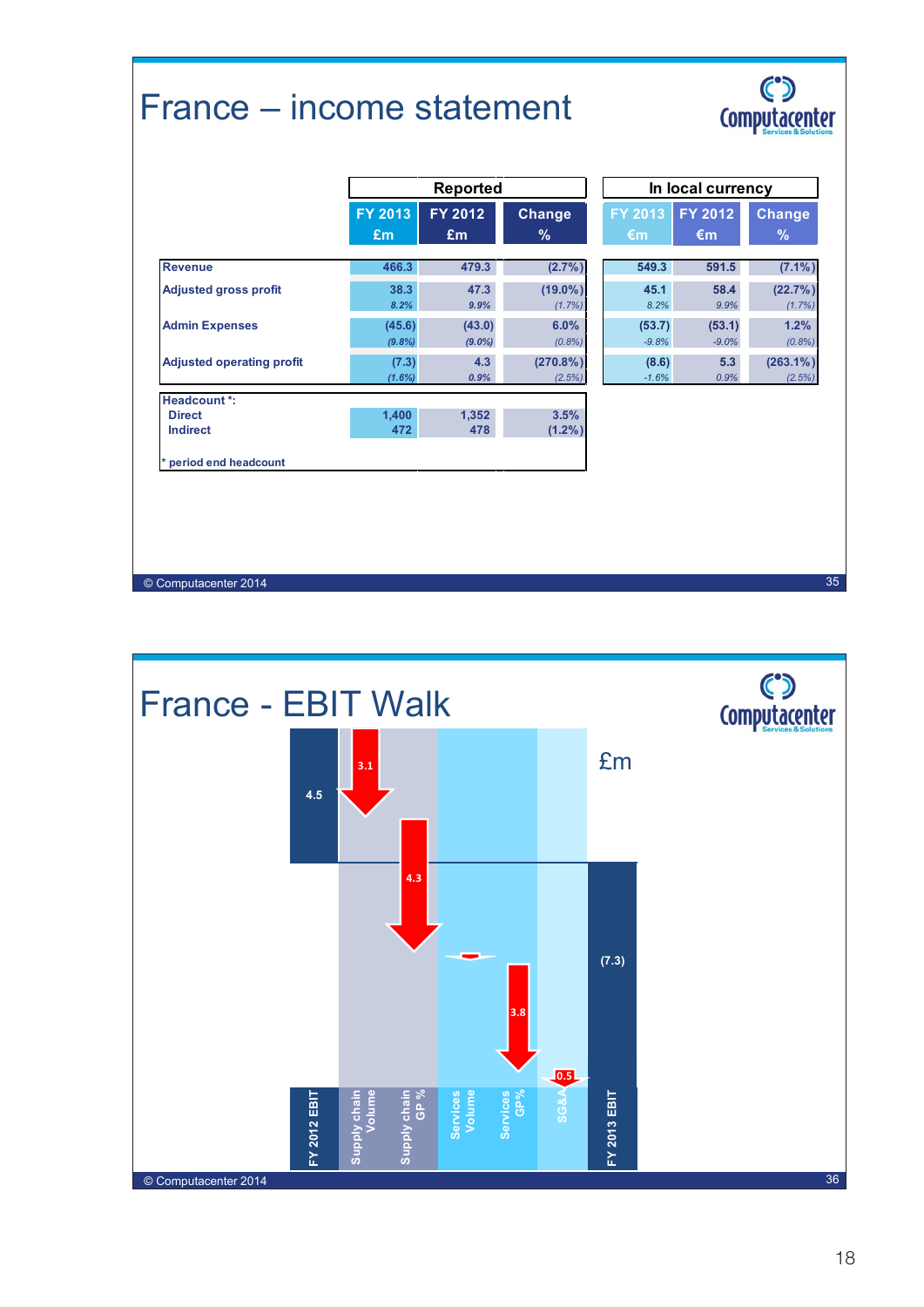### Net funds And impact of return of value



|                           | <b>Dec 13</b><br>Em | <b>Dec 12</b><br>Em | <b>Change</b><br>Em | $\triangleright$ The Group's primary measure when<br>managing the business is net funds pre<br>CSF. |
|---------------------------|---------------------|---------------------|---------------------|-----------------------------------------------------------------------------------------------------|
| Cash and cash equivalents | 90.3                | 137.5               | (47.1)              | > Net cash pre CSF has reduced by £57.1                                                             |
| Current asset investment  | 0.0                 | 10.0                | (10.0)              | million, after £75.0 million of return of                                                           |
| <b>Bank loans</b>         | (0.1)               | (0.1)               | (0.1)               | value was remitted mid-year.                                                                        |
| <b>Net funds pre CSF</b>  | 90.3                | 147.3               | (57.1)              |                                                                                                     |
| <b>Finance leases</b>     | (11.6)              | (18.0)              | 6.4                 | $\triangleright$ On an underlying basis, therefore cash<br>improved by £17.9 million compared to    |
| Other loans               | (7.3)               | (0.7)               | (6.6)               | December 2012.                                                                                      |
| <b>Total CSF</b>          | (18.9)              | (18.7)              | (0.2)               |                                                                                                     |
| Net cash / (debt)         | 71.4                | 128.6               | (57.2)              | $\triangleright$ Working capital outlflows of circa £30m,                                           |
|                           |                     |                     |                     | primarily in France, are expected to<br>begin to reverse through 2014                               |
|                           |                     |                     |                     |                                                                                                     |

© Computacenter 2014

37

 $\mathbf{C}$ **Computacenter** 

## Adjusted cash flow

|                                                                                                           |                 | FY 2013 FY 2012  |
|-----------------------------------------------------------------------------------------------------------|-----------------|------------------|
|                                                                                                           | £m              | £m               |
| <b>Adjusted profit before taxation</b>                                                                    | 81.7            | 79.3             |
| Adjustments to reconcile Group adjusted operating profit<br>to net cash inflows from operating activities |                 |                  |
| Depreciation and amortisation                                                                             | 25.8            | 244              |
| Share-based payment                                                                                       | 1.1             | 2.2              |
| Onerous contracts - trading losses                                                                        | (8.2)           | (5.9)            |
| Working capital movements<br>Other adjustments                                                            | (29.5)<br>(0.3) | (13.8)<br>(0.9)  |
| <b>Adjusted operating cashflow</b>                                                                        | 70.5            | 85.2             |
| Net interest received                                                                                     | (0.1)           | 1.1              |
| Income taxes paid<br>Capital expenditure and investments                                                  | (9.6)<br>(24.2) | (13.1)<br>(30.8) |
| <b>Acquisitions</b>                                                                                       |                 | (1.9)            |
| Equity dividends paid                                                                                     | (22.8)          | (23.2)           |
| <b>Cash out flow before financing</b>                                                                     | 13.7            | 17.4             |
| <b>Financing</b>                                                                                          |                 |                  |
| Proceeds from issue of shares                                                                             | 1.2             | 0.1              |
| Return of value                                                                                           | (73.7)          |                  |
| Purchase of own shares                                                                                    |                 | (4.8)            |
| Change in net funds pre CSF in the period                                                                 | (58.8)          | 12.6             |
| Net funds pre CSF at beginning of period                                                                  | 147.3           | 136.8            |
| Change in net funds pre CSF in the period                                                                 | (58.8)          | 12.6             |
| Effect of exchange rates on net funds pre CSF                                                             | 1.8             | (2.1)            |
| Net funds pre CSF at end of period                                                                        | 90.3            | 147.3            |
| © Computacenter 2014                                                                                      |                 |                  |

 Working capital outflow of £30m in FY 2013 includes an £7m inflow in relation to the increase in the impact of extended credit terms with a significant vendor from £34 million to £41 million.